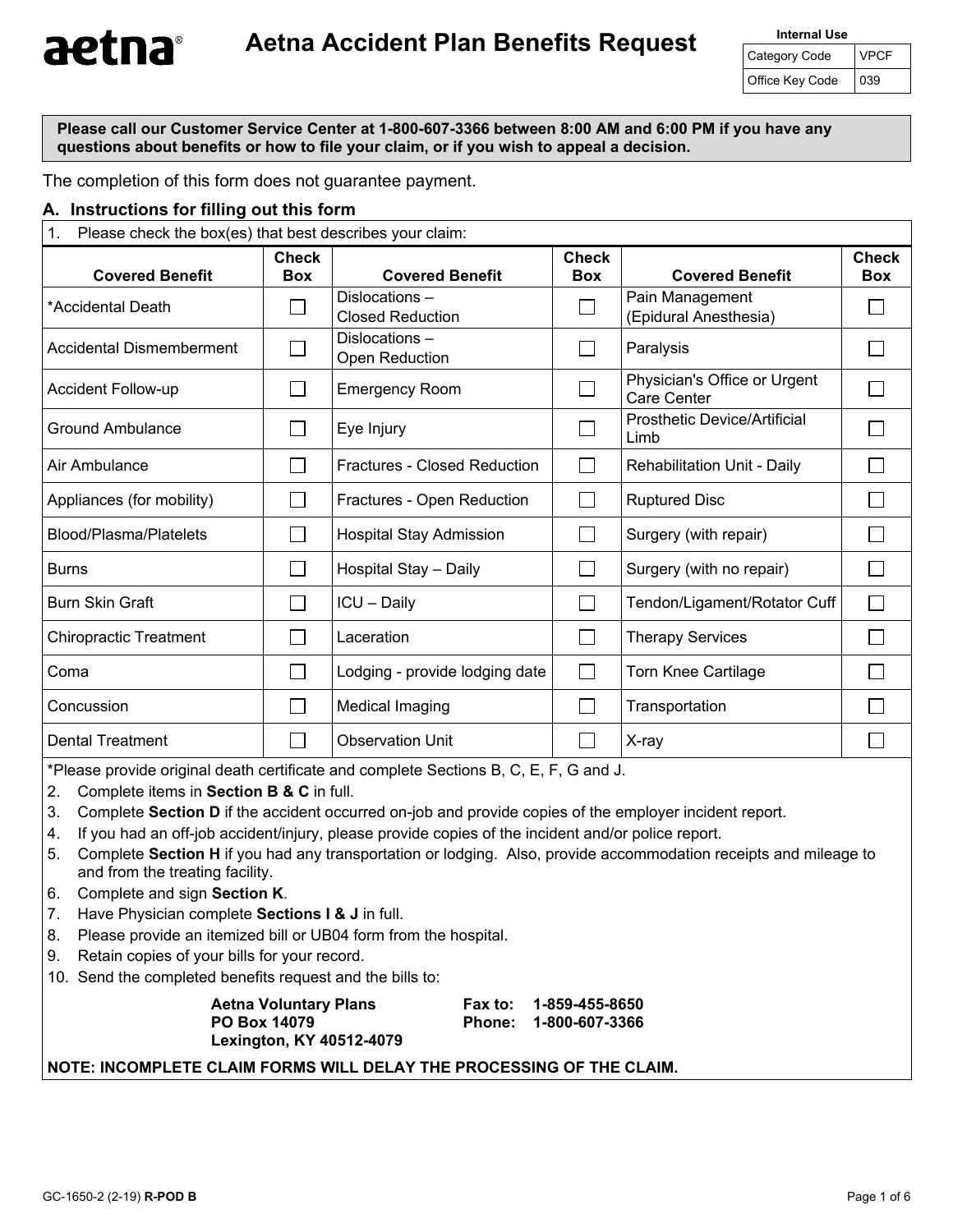### **B. Employee and Patient Information (to be completed by Employee)**

|    | D. Employee and Fatient imormation (to be completed by Employee)                                                       |                                                                  |                                                                                                     |  |  |  |
|----|------------------------------------------------------------------------------------------------------------------------|------------------------------------------------------------------|-----------------------------------------------------------------------------------------------------|--|--|--|
|    | 1. Employee's Name/First                                                                                               | Middle                                                           | Last                                                                                                |  |  |  |
| 2. | Employee's address (include ZIP code)                                                                                  | Check if address is new                                          |                                                                                                     |  |  |  |
|    | 3. Employee's e-mail                                                                                                   | 4. Employee's Policy/ Group Number   5. Employee's W ID # or SSN |                                                                                                     |  |  |  |
|    | 6. Employee's Birthdate (MM/DD/YYYY)                                                                                   | Employee's Gender<br>7.<br>Male<br>Female                        | 8. Daytime phone number                                                                             |  |  |  |
| 9. | Occupation                                                                                                             | 10. Employer Name                                                | 11. Contact number                                                                                  |  |  |  |
|    | 12. Patient's name (if not employee)                                                                                   |                                                                  | 13. Patient's W ID# or SSN (if different than above)                                                |  |  |  |
|    | 14. Patient's address (if different than employee)                                                                     |                                                                  |                                                                                                     |  |  |  |
|    | 15. Patient's Birthdate (MM/DD/YYYY)                                                                                   | 16. Patient's Gender (if not employee)<br>Male<br>Female         | 17. Patient's relationship to policy/certificate holder<br>Self<br>Spouse<br>Child<br>Other         |  |  |  |
|    | <b>C.</b> Accident Details                                                                                             |                                                                  |                                                                                                     |  |  |  |
|    | 1. Date of accident (MM/DD/YYYY)<br>Time:<br>a.m.                                                                      | Where did it happen?<br>2.<br>On-Job<br>p.m.                     | 3. Is Accident related to employment?<br>Off-Job<br>$\mathcal{L}_{\mathcal{A}}$<br>Yes<br><b>No</b> |  |  |  |
|    | 4. Tell us exactly how your accident/injury happened.                                                                  |                                                                  |                                                                                                     |  |  |  |
|    | 5. Has similar condition happened in the past?<br>$\Box$<br>Yes<br>$\vert$ $\vert$ No<br>If Yes, state when and where. |                                                                  |                                                                                                     |  |  |  |
|    | D. On-Job Employer Information (complete only if accident occurred On-Job)                                             |                                                                  |                                                                                                     |  |  |  |
|    | 1. Supervisor's name                                                                                                   | 2. Supervisor's phone number                                     | 3. Date (MM/DD/YYYY)<br>$\left  \right $                                                            |  |  |  |

## **E. Information About the Deceased**

|      | Deceased's Name (last, first, middle initial)            | 2. |                                  |    | If deceased is known by any other name, provide Name (last, first, middle initial) |           |                                |
|------|----------------------------------------------------------|----|----------------------------------|----|------------------------------------------------------------------------------------|-----------|--------------------------------|
| ' 3. | Social Security Number<br>Relationship to Employee<br>4. | 5. | <b>Birthdate</b><br>(MM/DD/YYYY) | 6. | Date of Death<br>(MM/DD/YYYY)                                                      | Age       | Gender<br>8.<br>Male<br>Female |
| -9   | Last Residence: Street                                   |    | 10. City                         |    |                                                                                    | 11. State | 12. ZIP                        |

## **F. Information About The Beneficiary(ies)**

|                                                       | 1.                                             | 2. | 3.                                    |
|-------------------------------------------------------|------------------------------------------------|----|---------------------------------------|
| Name                                                  |                                                |    |                                       |
| Street<br>2.                                          |                                                |    |                                       |
| City<br>3.                                            |                                                |    |                                       |
| State (use 2 digit code)<br>4.                        |                                                |    |                                       |
| Zip<br>5 <sub>1</sub>                                 |                                                |    |                                       |
| Social Security Number<br>6.                          |                                                |    |                                       |
| Relationship to Employee<br>7.                        |                                                |    |                                       |
| Birthdate (MM/DD/YYYY)<br>8.                          |                                                |    |                                       |
| Main Contact Number<br>9.                             |                                                |    |                                       |
| 10. Has benefit/ownership been assigned?<br>Yes<br>No | 11. If Yes, to whom? (send copy of assignment) |    | 12. Assignee's Social Security Number |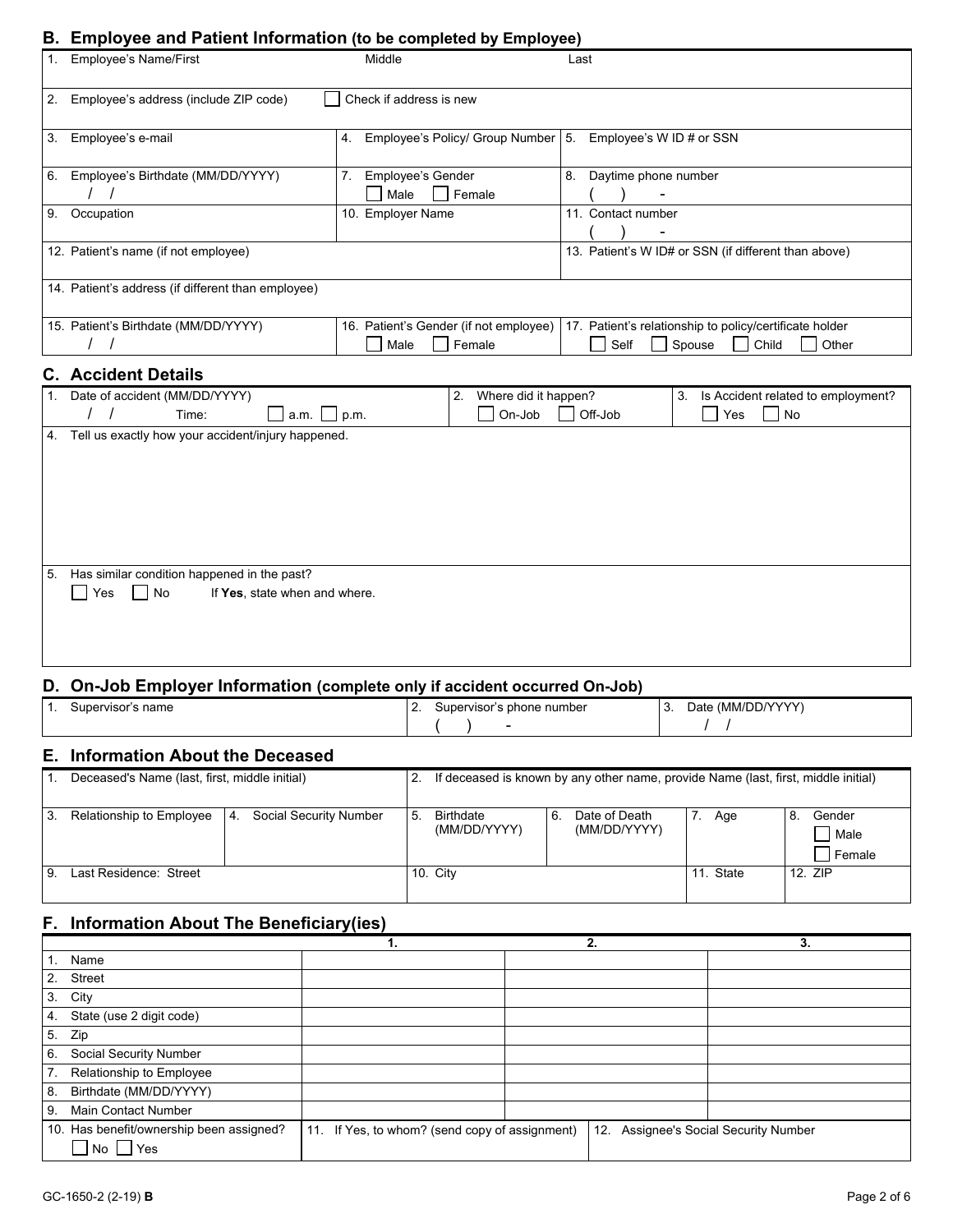## **G. Benefit Distribution Instructions**

- 1. Return the benefit payment directly to:
	- Beneficiary **I** Other
- **H. Transportation and Lodging Benefit**  Please complete the following information if you are filing a claim for transportation and/or lodging reimbursement. You will also need to send in any hotel/motel receipts and mileage information for the treating facility.

#### **1. Transportation**

| <b>Date</b><br>(MM/DD/YYYY) | Name of treating facility | <b>Address</b> | Mileage<br>One way |
|-----------------------------|---------------------------|----------------|--------------------|
|                             |                           |                |                    |
|                             |                           |                |                    |
|                             |                           |                |                    |

#### **2. Lodging**

| <b>Date</b><br>(MM/DD/YYYY) | Name of hotel/motel | <b>Address</b> | Mileage<br>One way |
|-----------------------------|---------------------|----------------|--------------------|
| to                          |                     |                |                    |
| to                          |                     |                |                    |
| to                          |                     |                |                    |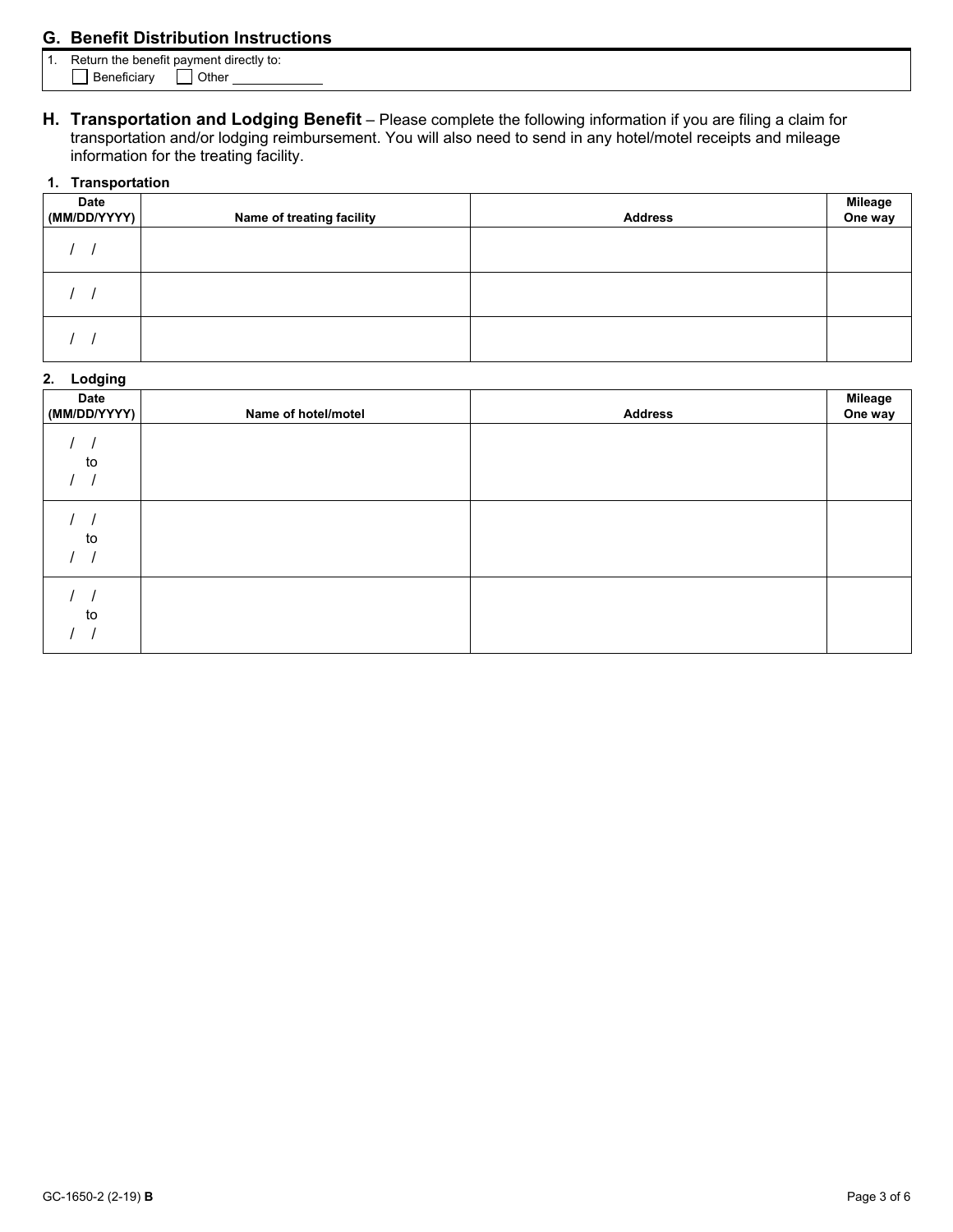|                            |                            | Physician's Statement (to be completed by Physician)                                                                                                              |                                                                                                                                                                                                                             |                                                                                                   |
|----------------------------|----------------------------|-------------------------------------------------------------------------------------------------------------------------------------------------------------------|-----------------------------------------------------------------------------------------------------------------------------------------------------------------------------------------------------------------------------|---------------------------------------------------------------------------------------------------|
| 1.                         |                            |                                                                                                                                                                   |                                                                                                                                                                                                                             | Date of service (MM/DD/YYYY)<br>2.                                                                |
|                            |                            |                                                                                                                                                                   |                                                                                                                                                                                                                             |                                                                                                   |
| Admit Date:                |                            | Discharge Date:                                                                                                                                                   | $\sqrt{ }$                                                                                                                                                                                                                  |                                                                                                   |
|                            |                            |                                                                                                                                                                   |                                                                                                                                                                                                                             |                                                                                                   |
| 1.                         | 2.                         | 3.                                                                                                                                                                | 4.                                                                                                                                                                                                                          | 5.                                                                                                |
| 6.                         | 7.                         | 8.                                                                                                                                                                | 9.                                                                                                                                                                                                                          | 10.                                                                                               |
|                            |                            |                                                                                                                                                                   |                                                                                                                                                                                                                             |                                                                                                   |
|                            |                            |                                                                                                                                                                   |                                                                                                                                                                                                                             |                                                                                                   |
| 6. Was an x-ray taken?     |                            | 7. Hospital stay type                                                                                                                                             |                                                                                                                                                                                                                             |                                                                                                   |
| Yes<br>$\mathsf{No}$       |                            | Inpatient                                                                                                                                                         | Observation                                                                                                                                                                                                                 |                                                                                                   |
| Yes<br>No<br>$\mathcal{L}$ |                            |                                                                                                                                                                   |                                                                                                                                                                                                                             |                                                                                                   |
|                            |                            |                                                                                                                                                                   |                                                                                                                                                                                                                             |                                                                                                   |
|                            |                            |                                                                                                                                                                   |                                                                                                                                                                                                                             |                                                                                                   |
|                            |                            |                                                                                                                                                                   |                                                                                                                                                                                                                             |                                                                                                   |
|                            |                            |                                                                                                                                                                   |                                                                                                                                                                                                                             |                                                                                                   |
|                            | Yes<br>$\Box$ No<br>$\sim$ | 4. Diagnosis code(s) or ICDP(s)<br>Describe nature of accident, illness or injury<br>Date of x-ray:<br>8. Has patient had similar condition?<br>If Yes, describe. | Name and address of facility where services rendered<br>If Yes, state when and describe.<br>9. Any other diseases or illness affecting patient?<br>10. Nature of surgical procedure, if any (describe fully). Provide CPTs. | 3. For services related to hospitalization, give hospitalization dates (MM/DD/YYYY)<br>Outpatient |

### **J. Physician Verification**

|           | Print full name                          |     |                   | 12.  | Tax identification number |
|-----------|------------------------------------------|-----|-------------------|------|---------------------------|
| ' 3.      | Signature                                | -4. | Date (MM/DD/YYYY) | l 5. | Phone number<br>-         |
| <b>6.</b> | Street address, city, state and ZIP code |     |                   |      |                           |

#### **K. Authorization to Release Information**

For the purpose of evaluating and administering my claim for benefits, I hereby authorize the disclosure of information concerning health care advice, treatment or supplies (including that related to mental illness and HIV) provided to me and, if applicable, my dependents, to Aetna Life Insurance Company (Aetna) and its affiliates and authorized representatives. If applicable, I also authorize the disclosure of information concerning my employment. This authorization is valid for the term of the policy or certificate under which the claim has been submitted. I know that I may request a copy of this authorization, and I agree that a copy of this authorization is as valid as the original.

| Signature                                                                                                                                                                                            | <b>Printed name</b> | Date (MM/DD/YYYY) |
|------------------------------------------------------------------------------------------------------------------------------------------------------------------------------------------------------|---------------------|-------------------|
| If the person signing is the legal Guardian, Power of Attorney Designee, Conservator, Beneficiary or personal representative,<br>please sign and print your name and indicate the relationship here. |                     |                   |
| Signature                                                                                                                                                                                            | <b>Printed name</b> | Relationship      |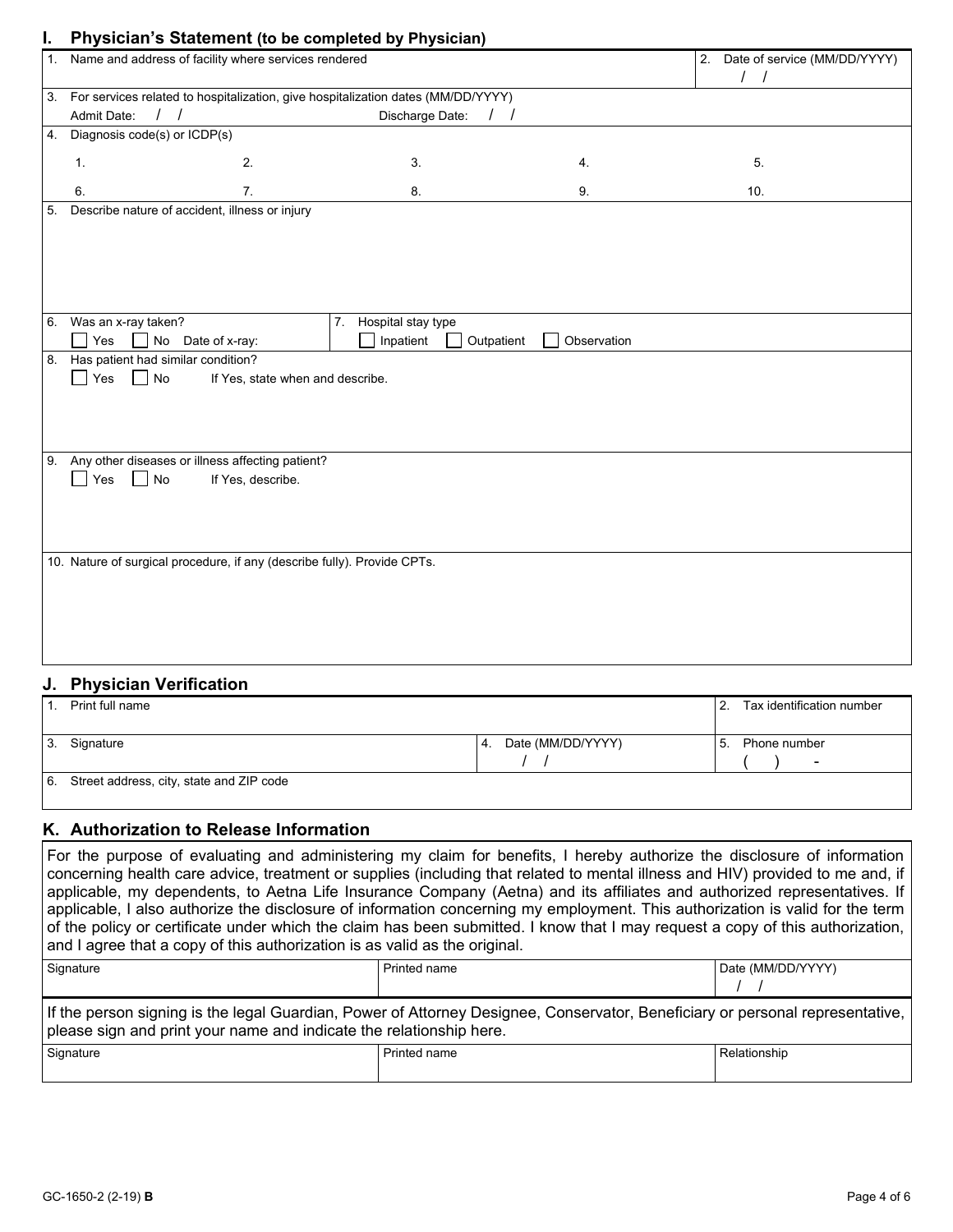#### **Misrepresentation Section**

**Any person who knowingly and with intent to injure, defraud or deceive any insurance company or other person** files an application for insurance or statement of claim containing any materially false information or conceals, for<br>the purpose of misleading, information concerning any fact material thereto commits a fraudulent insuran **which is a crime and subjects such person to criminal and civil penalties.** 

ILLINOIS INTEREST STATEMENT: For contracts issued in and residents of Illinois, unless payment is made within fifteen<br>(15) days from the date of receipt by the company of due proof of loss, interest shall accrue on the pro

**NOTICE IN ALABAMA:** Any person who knowingly presents a false or fraudulent claim for payment of a loss or benefit or<br>who knowingly presents false information in an application for insurance is guilty of a crime and may b

Thes or confinement in prison, or any combination thereof.<br>NOTICE IN ALASKA, ARKANSAS, KENTUCKY, LOUISIANA, MAINE, NEW JERSEY, NEW MEXICO, AND VIRGINIA: Any person who knowingly and with intent to injure, defraud or deceive an insurance company files a claim containing false, incomplete or misleading information may be prosecuted under state law.<br>NOTICE IN DELAWARE, IDAHO,

to injure, defraud or deceive an insurance company files a claim containing false, incomplete or misleading information is<br>quilty of a felony.

**NOTICE IN ARIZONA:** For your protection Arizona law requires the following statement to appear on this form. Any person **ÑOTICE IN ARÍZONA:** For your protection Arizona law requires the following statement to appear on this form. Any person<br>who knowingly presents a false or fraudulent claim for payment of a loss is subject to criminal and c confinement in state prison.

NOTICE IN COLORADO: It is unlawful to knowingly provide false, incomplete, or misleading facts or information to an<br>insurance company for the purpose of defrauding or attempting to defraud the company. Penalties may includ imprisonment, fines, denial of insurance, and civil damages. Any insurance company or agent of an insurance company who<br>knowingly provides false, incomplete, or misleading facts or information to a policyholder or claimant

NOTICE IN FLORIDA: Any person who knowingly and with intent to injure, defraud, or deceive any insurer files a statement<br>of claim or an application containing any false, incomplete, or misleading information is guilty of a

NOTICE IN OHIO: Any person who, with intent to defraud or knowing that he is facilitating a fraud against an insurer,<br>submits an application or files a claim containing a false or deceptive statement is guilty of insurance

of misleading, information concerning any fact material thereto commits a fraudulent insurance act, which is a crime and<br>subjects such person to criminal and civil penalties.

**NOTICE IN PUERTO RICO:** Any person who knowingly and with the intention to defraud includes false information in an<br>application for insurance or file, assist or abet in the filing of a fraudulent claim to obtain payment o files more than one claim for the same loss or damage, commits a felony and if found guilty shall be punished for each<br>violation with a fine of no less than five thousand dollars (\$5,000), not to exceed ten thousand dollar

**NOTICE IN´NEW YORK:** Any person who knowingly and with intent to defraud any insurance company or other person files<br>an application for insurance or statement of claim containing any materially false information, or conce misleading, information concerning any fact material thereto, commits a fraudulent insurance act, which is a crime and shall<br>also be subject to a civil penalty not to exceed five thousand dollars and the stated value of th Patient Signature: Date: Date: Date: Date: Date: Date: Date: Date: Date: Date: Date: Date: Date: Date: Date: D